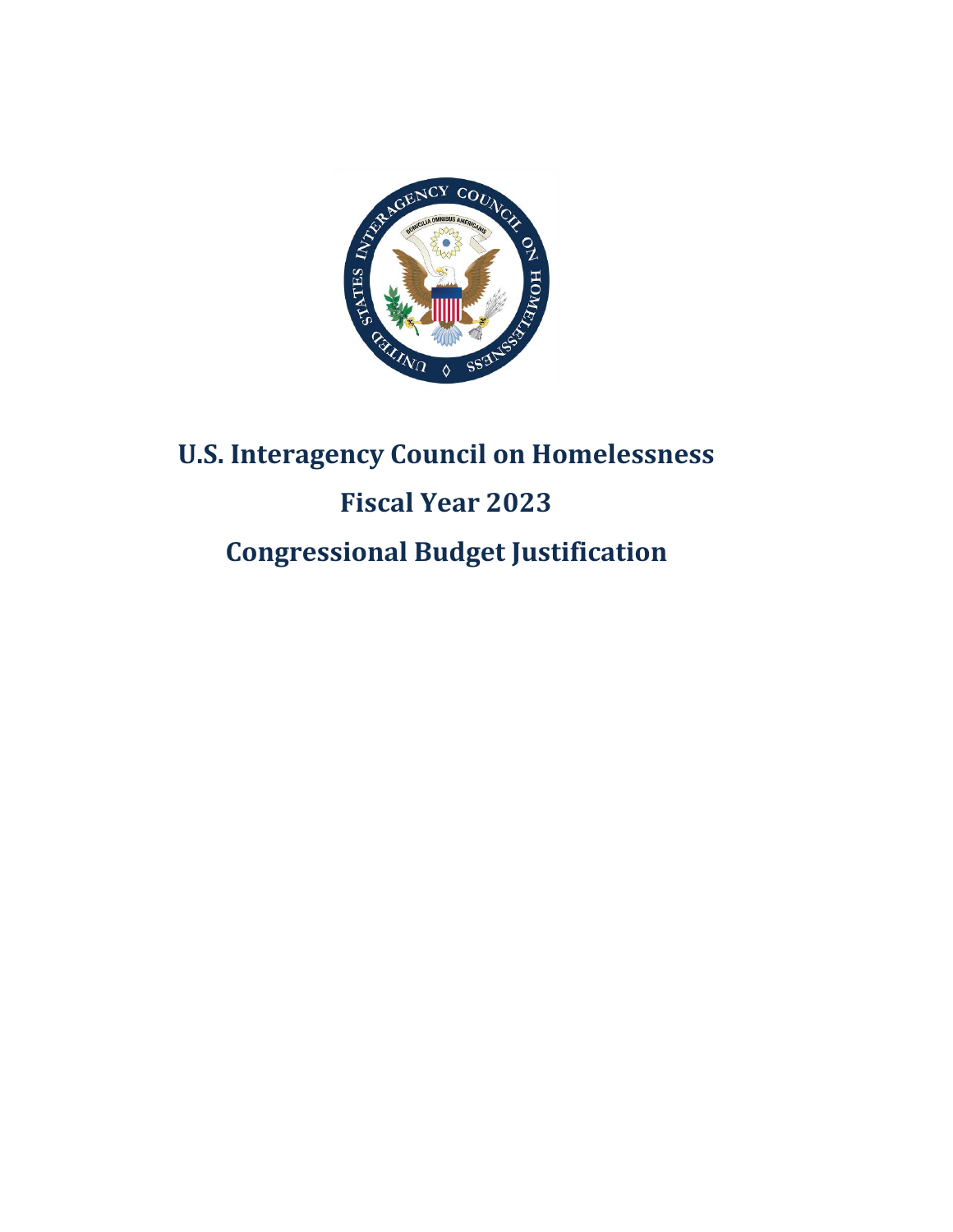

I am pleased to present the United States Interagency Council on Homelessness (USICH) FY 2023 Congressional Budget Justification.

USICH is implementing a comprehensive national approach to realize the Administration's goal of ending homelessness in the United States through coordinating a whole of government approach, and creating national, state, and local partnerships. USICH's role in coordinating this interagency, and multisector response to homelessness, navigating silos that reduces fragmentation, and identifying evidence-based and cost-effective solutions is key to achieving the objectives of preventing and ending homelessness in the United States. This is an ambitious task for a small agency.

The reported accomplishments and planned activities herein reflect USICH's role in coordinating the federal government's response to homelessness and leading the implementation of the Administration's priorities to end homelessness. In addition to coordination and building partnerships, USICH uses multiple communications tools to disseminate information and best practices to federal, state, and local decision makers. The USICH website serves as a resource for communities and federal partners to stay up to date on solutions and tools that are helping men, women and children exit homelessness. USICH and federal partners publish resources on the site, and webinars are hosted by both USICH staff and experts in the field on topics relevant to USICH's federal and non-federal partners.

I am confident that our work going forward will produce many more accomplishments that get us closer to ending homelessness. We remain committed to this goal and look forward to the day that every American has a safe, stable, and permanent place to call home.

J. oliet

Jeff Olivet Executive Director United States Interagency Council on Homelessness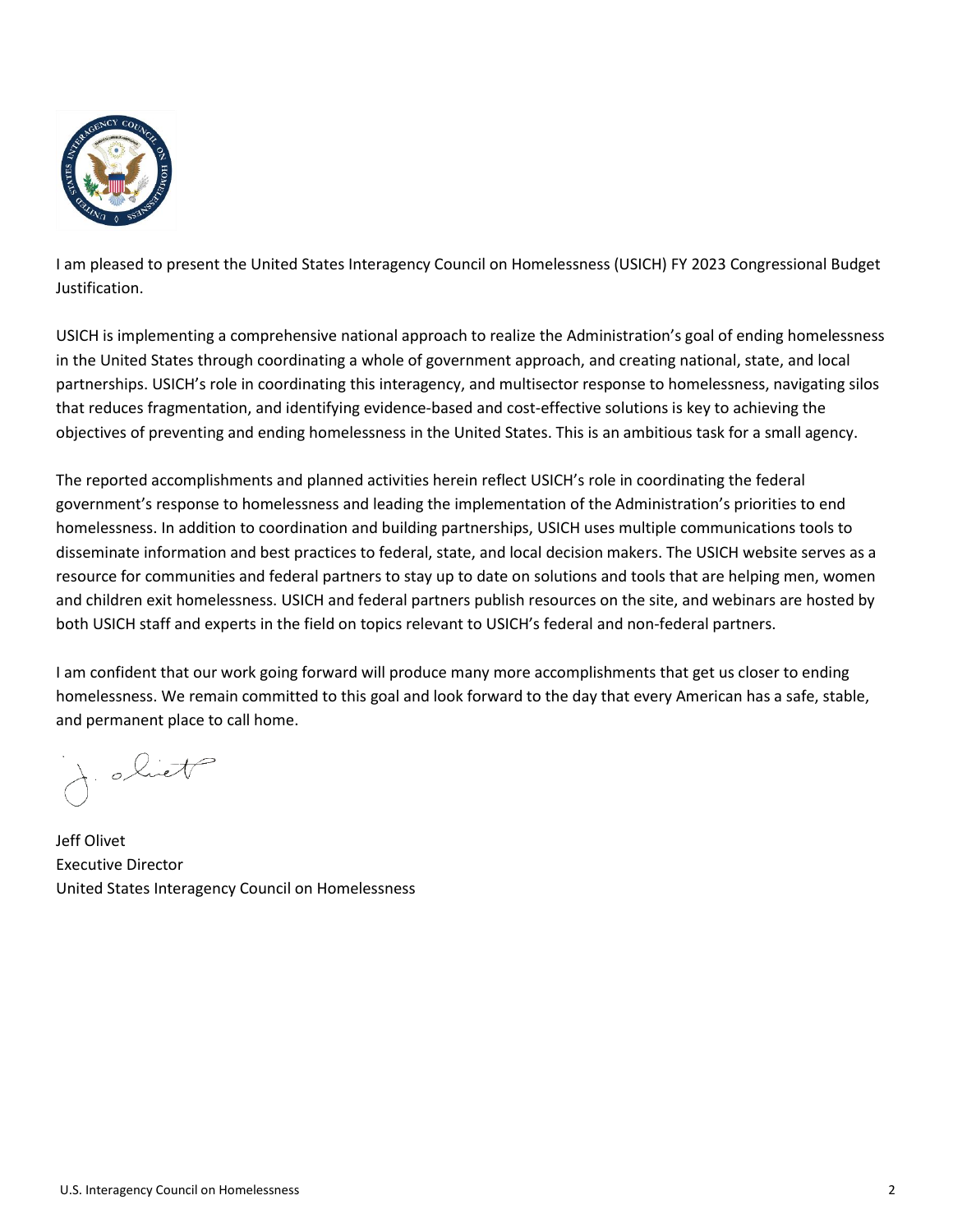|                                           | 2021 Enacted | 2021 Actual | 2022 CR Level | 2023 President's<br><b>Budget</b> |
|-------------------------------------------|--------------|-------------|---------------|-----------------------------------|
| 11.0: Personnel                           | \$2,334,570  | \$1,590,726 | \$2,334,570   | \$2,991,619                       |
| <b>FTP (Full-Time Personnel)</b>          | 18           | 18          | 18            | 22                                |
| 12.0: Civilian Personnel Benefits         | \$778,791    | \$523,975   | \$778,791     | \$809,792                         |
| 21.0: Travel and Transportation of        | \$191,170    | \$38,558    | \$191,170     | \$205,000                         |
| 22.0: Transportation of Things            | \$960        | \$1,176     | \$960         | \$1,500                           |
| 23.0: Communications, Utilities, Misc.    | \$65,000     | \$72,973    | \$65,000      | \$69,000                          |
| 25.0: Services                            | \$407,509    | \$701,949   | \$407,509     | \$603,089                         |
| 26.0: Supplies and Materials              | \$22,000     | \$16,197    | \$22,000      | \$20,000                          |
| <b>Total Obligations, Actual/Estimate</b> | \$3,800,000  | \$2,945,555 | \$3,800,000   | \$4,700,000                       |

# **USICH Comparisons by Budget Object Classification: 2021-2023**

# **I. Executive Summary**

USICH was originally authorized by Congress through Title II of the landmark Stewart B. McKinney Homeless Assistance Act of 1987 (PL 100-77) to serve as an "independent establishment" within the executive branch. We were charged with coordinating the federal response to homelessness and creating a national partnership at every level of government and with the private sector to reduce and end homelessness in the nation while maximizing the effectiveness of the federal government in contributing to the end of homelessness.

In accomplishing our mission, we coordinate and catalyze the federal response to homelessness, working in close partnership across our 19 federal member agencies. The 19-agency council coordinates response measures that address homelessness as a public health issue and guides resource allocations to address the causes and effects of homelessness.

Further, through the work of its Regional Coordinators, USICH organizes and supports leaders such as Governors, Mayors, Continuum of Care leaders, and other local officials. With these partners, we drive action to achieve the goals of the federal strategic plan to prevent and end homelessness.

Covid-19 significantly impacted USICH in FY 21, as spending was significantly reduced by the restrictions on recruiting for vacancies and travel restrictions. In FY 22, USICH has been ramping back up, with several new hires and slowly beginning travel for the regional coordinators. To support our continued work, USICH presents its FY 2023 Budget Request. **The total funding level is \$4,700,000, a 24% increase over our enacted FY 2021 budget and includes 22 Full Time Personnel (FTP) and necessary operational costs.** This request reflects a proposed increase of 4 FTEs (moving from 18 to 22 FTEs) and corresponding increases to applicable personnel and operating categories. The FY 23 request builds on this and adds 4 new FTP: one additional Regional Coordinator, one Research Analyst, one Financial Analyst, and one Legislative Specialist. USICH plans to strengthen its research, analysis, and finance functions to strengthen reporting, compliance, and financial accountability.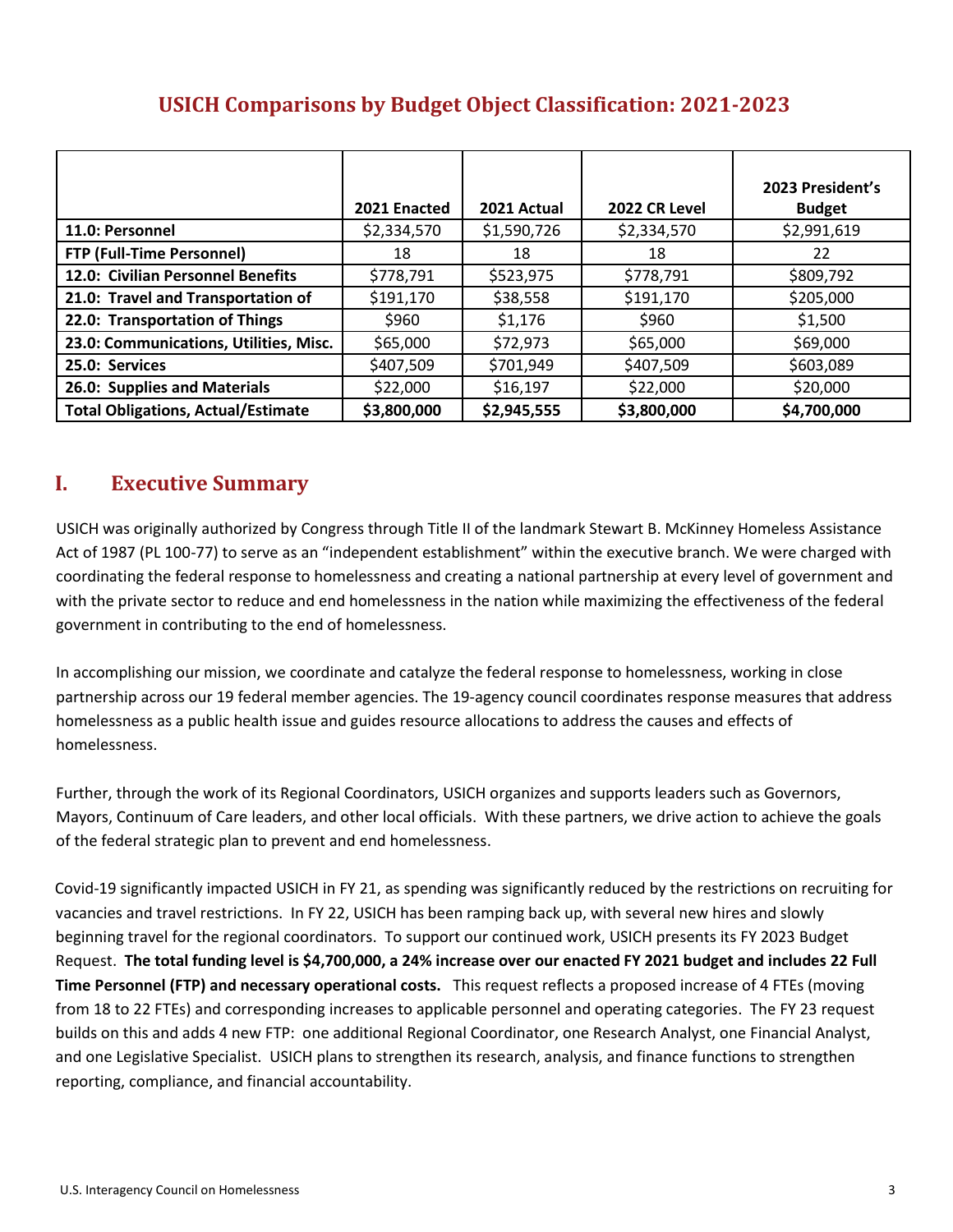## **II. Our Request**

## **OC 11.0 Personnel - \$2,991,619**

USICH can drive federal policy through a small number of dedicated staff. Our employees work nimbly and efficiently across the federal government, in close partnership with state and local governments, and with the non-profit and private sectors to end homelessness and foster housing stability throughout the country. Staff coordinate the work of federal partners across HHS, HUD, VA, and other Council member agencies to better align their investments and achieve maximum impact and return on investment of taxpayer dollars.

USICH uses its OPM-approved performance management system to sustain and encourage continued high performance among our staff. This tool helps support the ability to recruit and maintain our staff to carry out the Agency's mission. For Fiscal Year 2023, USICH requests funding for 22 FTP 4 FTEs in addition to existing staff of 18. These staff carry out our policy work, collaborate with our federal partners and national, state, and local stakeholders, carry out our internal mission support functions, communications work, and other areas – all in support of the mission of the Agency. In FY23, USICH's funding level would include a Legislative Specialist, Financial Specialist and Research Analyst, to strengthen USICH administrative capacity, as well as an additional Regional Coordinator, which would bring the total number of Coordinators to 6 to cover the 10 regional designations of our Council Agency, Housing and Urban Development (HUD). USICH has also evaluated its current staffing levels and plans to eliminate the vacant Chief Operating Officer Position, Grade 15, and replace it with two additional Regional Coordinator positions, Grade 14; one in FY 22, and one in FY23. USICH believes this is necessary to strengthen its Regional Coordinator work, which is critical to the success of the *House America* initiative and the implementation of the Federal Strategic Plan. The Executive Director will assume the duties of the COO, with the support of the Director of Finance and Administration role and the positions requested as part of the FY23 budget.

## **OC 12.0 Civilian Personnel Benefits - \$809,792**

These costs reflect agency-provided and OPM-approved benefits for all applicable employees.

## **OC 21.0 Travel and Transportation of Persons - \$205,000**

USICH continues to utilize new technologies as much as practicable to preserve and maintain our local partnerships virtually, particularly considering the ongoing pandemic. We recognize also that working directly with our partners on the ground allows us to build relationships which translate to local actions and policy change.

Headquarters and regional staff work directly alongside state and local stakeholders to provide guidance and develop cross-sector partnerships and solutions. Travel costs are necessary to support USICH's ability to directly engage with partners and further progress towards ending homelessness in states and communities.

USICH continues to maximize the stakeholder work conducted through each trip, ensuring travel funds are used in the most cost-effective manner.

## **OC 22.0 Transportation of Things - \$1,500**

Estimated costs are for mailings and deliveries.

#### **OC 23.0 Communications, Utilities, and Miscellaneous - \$69,000**

These costs cover office and cellular phones, internet connectivity, postage, and package delivery costs.